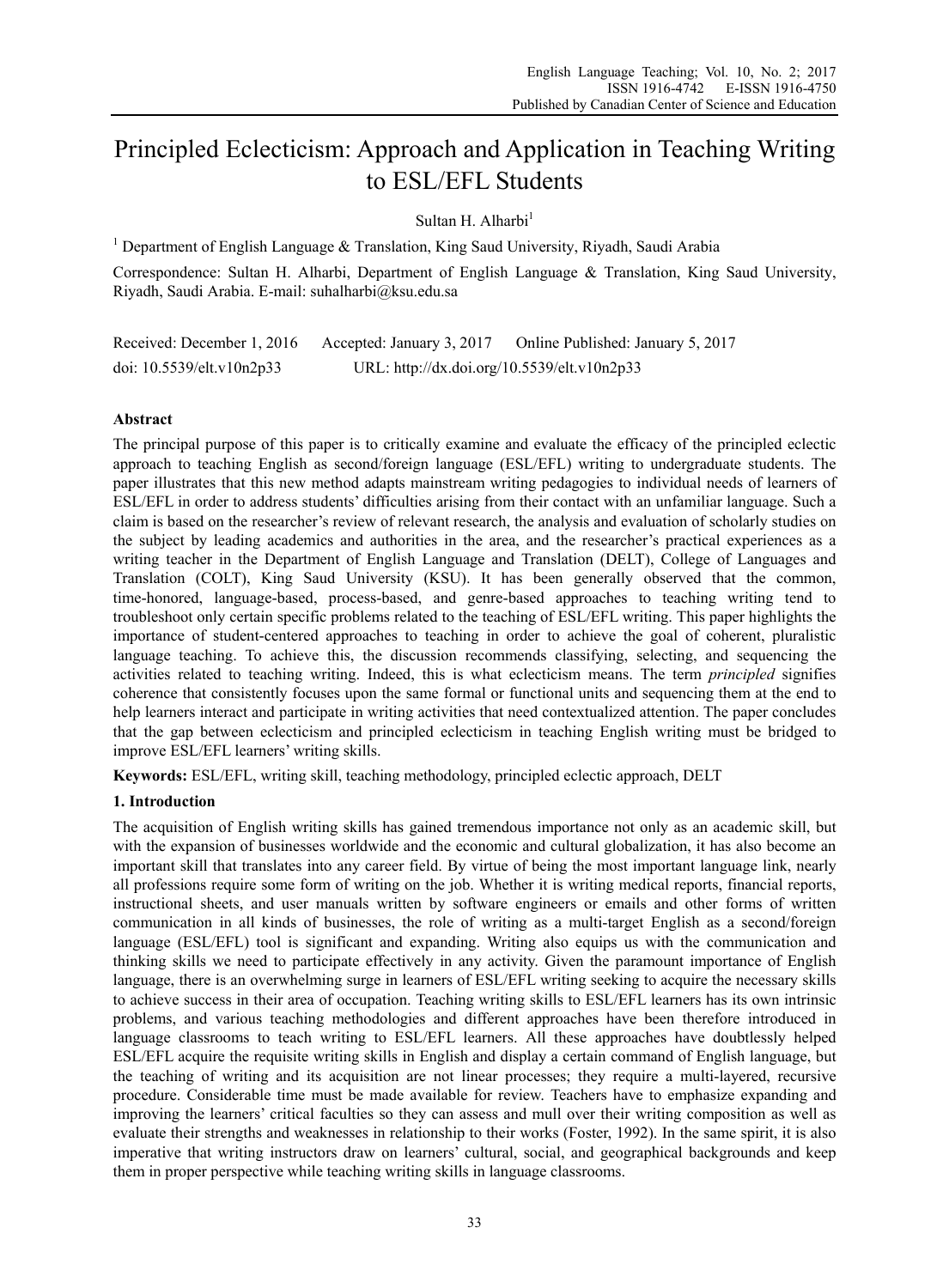It is for this purpose that a realistic approach to language learning has to be introduced. The principled eclectic approach, in this respect, has appeared as the most effective way of learning and teaching writing to ESL/EFL learners. This concept shall be substantiated and demonstrated in the Discussion section, with attestations from experts in the field. The principled eclectic approach starts with the writing instructor's valid awareness of the student's needs with respect his or her environment. The eclectic approach stresses using a variety of methodologies and approaches, choosing techniques from each method that the instructor deems effective and applying them according to the learning context and objectives. Larsen-Freeman (2000) devised the term *principled eclecticism* to demonstrate a coherent and pluralistic approach to language learning. The term *principled*, when applied to the eclectic approach, signifies that the use of a variety of language learning activities must be guided by giving appropriate importance to the different components of language learning rather than separating them into chunks of grammar and vocabulary. Language learners come with diverse experience goals; therefore, a writing course must be designed in response to their goals and objectives. This is what principled eclecticism stresses. Only after understanding the future needs of learners can instructors design a practical and functional writing course incorporating various instructional skills. Accredited scholars and researchers on writing pedagogy have asserted that no single writing methodology can be sufficiently helpful in teaching writing to learners with diverse linguistic and cognitive abilities (e.g., Kumaravadivelu, 2006; Nunan, 1991). They can fall short of producing the desired learning outcomes in learners with different social, cultural, and rhetorical predispositions. Thus, it is necessary for ESL/EFL writing teachers to undertake a well-rounded approach to meet the diversified needs of their learners. This is possible only through a principled eclectic approach, which combines the text, the context, and the learners (Mellow, 2002).

The current paper analytically examines the scope and utility of the principled eclectic approach to teaching of writing as a second language. It investigates and tests its efficacy in terms of the learning outcomes with regard to the learners. The discussions and conclusions herein are advanced and supported by various research findings by authorities in the field and by empirical evidence and an extensive and critical discussion on the research topic. The outcomes and the inferences drawn in this paper are based on the assumptions that the ESL/EFL teacher exploits various teaching resources that stimulate learners to compose relevant writing lessons. It is impossible to use only one method when teaching writing to students with varied backgrounds and different goals. The principled eclectic method has been regarded as the most effective way of teaching language, and it makes learning interesting and innovative due to the unique nature of the learning process (Kumar, 2013). The Discussion section of this paper shows how this approach can be used in teaching writing and delineates this phenomenon more explicitly and elaborately. This work can serve as a guideline to ESL/EFL teachers of writing and encourage them to use the methodology of principled eclecticism to motivate students to write professionally and independently.

### **2. Literature Review**

With the tremendous upswing and growing interest in learning about ESL/EFL writing, researchers and ESL/EFL teachers have been busy developing an approach and employing a methodology that cater to the needs of contemporary ESL/EFL learners. Such a need is becoming increasingly urgent as more and more learners are joining ESL/EFL writing classes due to the growing demands of English writing to participate in the globalized world of trade and commerce (Leki, 2002). Moreover, traditional methodology does not present the language as a means of communication. The teaching of writing has been based on the idea of giving information to the learners about the grammar and the structures of the language through various exercises in the course books. Students were expected to learn this information, with an emphasis on intellectual rigor. Meanwhile, pluralism associated with the idea of eclecticism carries in itself the freedom to select teaching methodologies that cohere with specific learning needs, thereby emboldening learners to communicate through their writing abilities.

According to Kumar (2013), teaching language using the eclectic method involves a rich combination of multiple activities, including participatory, communicative, and situational approaches. He observed that an ESL/EFL writing classroom includes heterogeneous students with varied levels of language intelligence, and the teacher has to use multiple methodologies of language teaching, giving particular attention to the learners' cognition and linguistic objectives. Kumar defines this as a *holistic eclectic language teaching approach*. Hyland (2007), on the other hand, asserts that, in order to teach ESL/EFL writing to learners from varied cultural and geographical backgrounds, it is pertinent to use a variety-based methodology, which he calls "genre-based pedagogies." He argued that this will offer a valuable resource for helping instructors and learners produce effective and relevant texts. In Hyland's (2007) view, the *genre-based pedagogy* provides educators a more effective tool in preparing ESL/EFL learners in different capacities, creating variety in their teaching, after carefully planning, sequencing, and assessing the learning objectives and outcomes.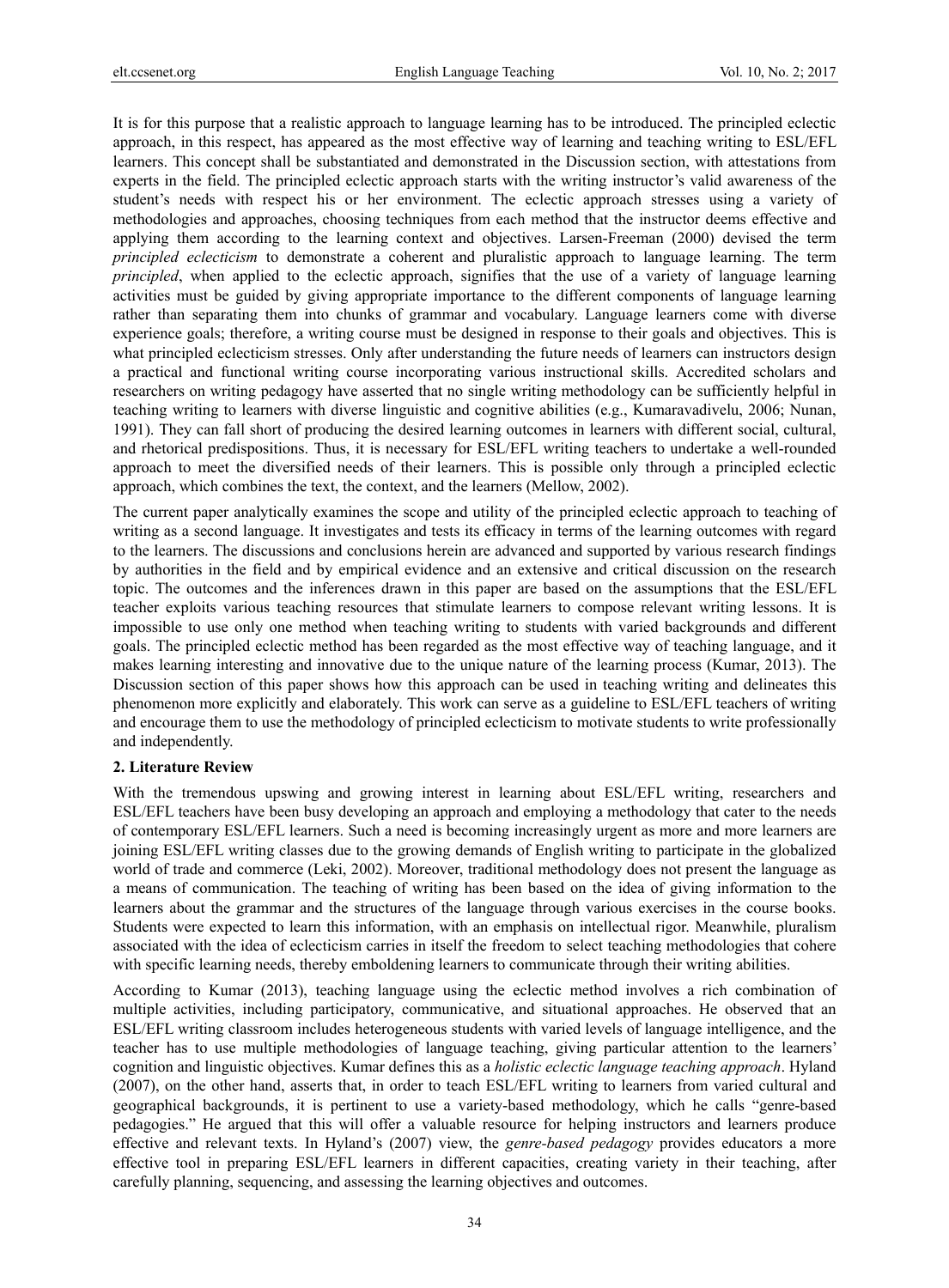Recent decades have witnessed a change from traditional writing approaches to an integrated, pluralized, and eclectic approach to be implemented in writing classroom practices. Eclecticism is a pedagogical strategy that moves away from teachers following one specific methodology in order to assimilate different existing methodologies and approaches, according to the learners' needs (Lazarus & Beutler, 1993). In this strategy, the teacher is left free to choose the methodologies useful for learners in a given circumstance. In a typical writing classroom, the instruction is based on a combination of various approaches, such as the communicative approach, the lexical approach, and the structural-situational approach. This helps the teacher establish a clear, need-based context, with flexible writing strategies to suit learners' learning goals (Yonglin, 1995). Language teaching experts and researchers invariably uphold the effectiveness of the eclectic approach in teaching ESL/EFL writing because they believe that it liberates them from the inflexible, traditional, teacher-oriented teaching methods. Lecture-based, blackboard-supplemented, teacher-centered writing lessons give no alternative to either the teachers or the learners. With the traditional approach, writing became a merely classroom activity. The eclectic approach has the potential of keeping the language teacher open to alternatives. Here, the teacher has to embrace and actively seek out new techniques, trying them out in their professional practice all the time in terms of their underlying rationale (Weideman, 2001).

Howard (2001) argued that the eclectic approach in teaching writing composition holds a particular fascination for learners. It enhances small-group discussion and peer response, in which students individually draft an assigned paper and then classmates respond, making suggestions for improvement. The basic thrust of the eclectic approach, which Howard termed as *collaborative pedagogy*, is to enhance students' experience of writing, with instructors acting as motivators and evaluators. But many language teaching experts believe that eclecticism does not imply the use of unrestrained liberty in mixing arbitrarily chosen methodologies. They believe that no single method of teaching writing works well for all students. Thus, they recommend that composition teachers need to have a big bag of pedagogical tricks. These tricks or improvisations must adapt to the variety of learning styles that the learners bring with them into the classroom (Xiao-yun et al., 2007). Xiao-yun et al. (2007) added "principled" to the term eclecticism in order to put certain conditions on the choice and implementation of the eclectic approach to teaching writing.

According to Mellow (2002), principled eclecticism is the most appropriate, logical, and pluralistic language teaching approach that stresses an assorted recipe of learning activities depending on learners' needs. It reinforces the employment of a wide range of language learning activities with diverse features to help the teachers and learners engage in holistic composition learning. Rodgers (2001, p. 4) envisaged that principled eclecticism, which he termed "disciplined eclecticism," is expected to shape and change the teaching of second language in the future. He believed that, because traditional ESL/EFL writing methodologies are concerned only with the skills dealing with language mechanics (e.g., language, text, and composition), adherence to the traditional approach would lead to a slanted aspect of language writing, which is a comprehensive and complex skill involving reading and cognitive skills. Thus, it becomes inevitable to use a variety of suitable approaches to provide scope and range to the learning of writing skill, which it so pragmatically needs. Responding to the demand for a pluralistic and principled eclectic approach, Larsen-Freeman (2000) used the term "informed eclecticism" or "enlightened eclecticism" when discussing L2 writing pedagogy. He underscored the growing dissatisfaction among instructors of ESL/EFL writing in failing to address the learning needs of non-native learners.

Nunan (1991, p. 228) stated that "it has been realized that there never was and probably never will be a method for all." In his discussion on diagnosis, treatment, and assessment with respect to ESL/EFL pedagogy, Brown (2002, p. 13) suggested the use of principled eclecticism, where teachers select the teaching methodology that synchs well with their own dynamic contexts. In this approach, teachers select the syllabus and devise the course designs and objectives with a view to the learners' specific needs in their learning contexts. Principled eclecticism, therefore, throws a challenge to language teachers to remind them that any decision they make must be based on a complete awareness of the purpose and context of language learning as well the needs of language learners. Teachers who make use of the eclectic method must be conversant with all teaching methodologies, knowing full well how language is learned, and how and what teaching is all about (Brown, 2002). In his discussion on principled eclecticism, Kumaravadivelu (2001) defined the methodology, which he also addressed as a post-method pedagogy, as a focused context-sensitive language learning approach, congruent with the understanding of local linguistic, socio-cultural, and political exigencies to enable teachers to construct their own theory of practice. In a review of TESOL methods, Kumaravadivelu (2006, p. 60) pointed that the major change that has taken place in teaching English to ESL/EFL learners relates to the shift from method-based pedagogy to post-method pedagogy, in which written and oral exercises are utilized to improve learners' language accuracy,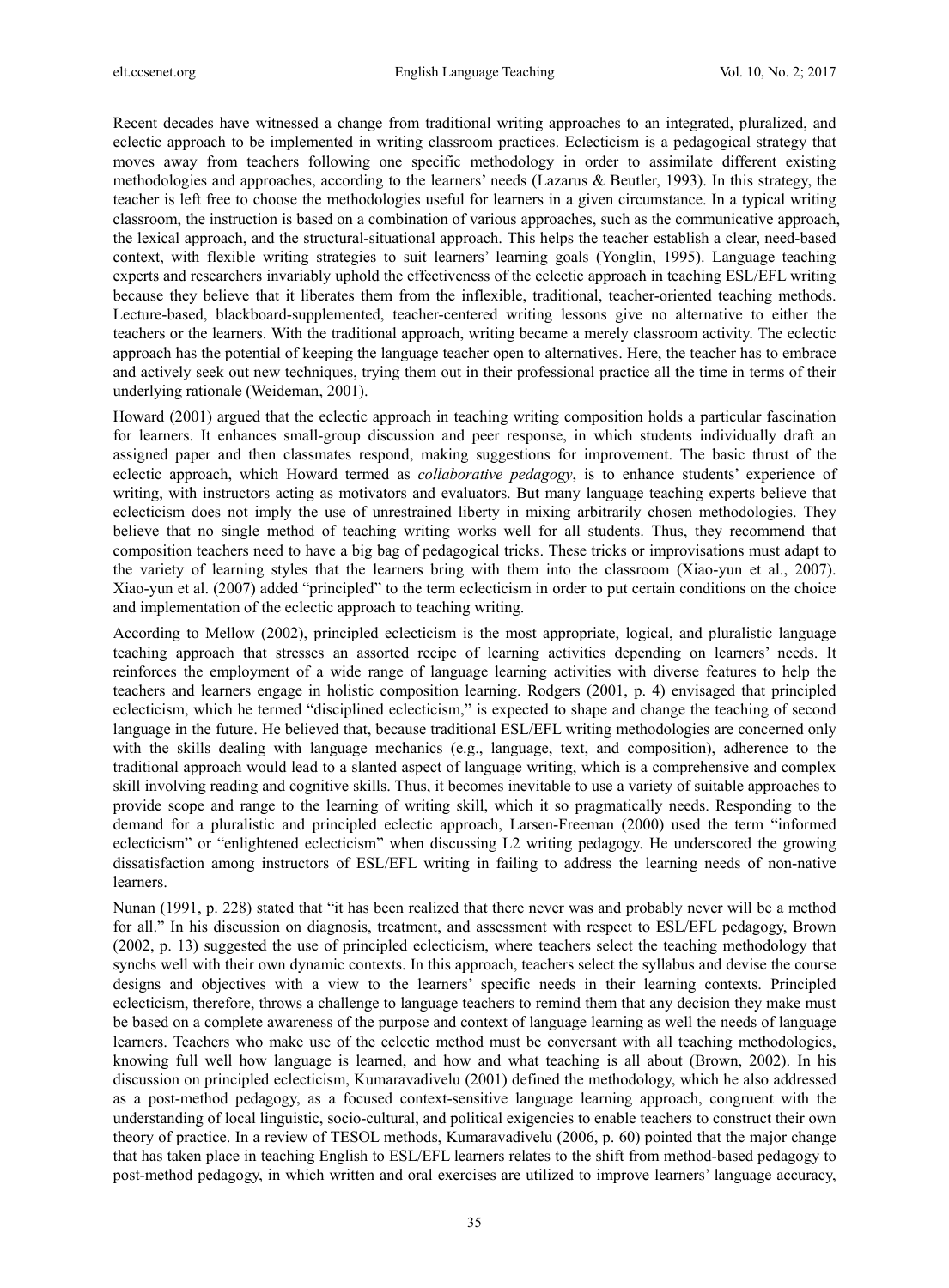fluency, and communicative ability.

## **3. Discussion**

ESL/EFL writing teachers have long used the mainstream approaches to teaching writing as a mainstay of their language teaching methodology. But many researchers feel that the traditional teaching methodologies do not address the problems that a vast variety of language learners experience in their ESL/EFL writing classes. Reflecting on the need to bring about a shift in ESL/EFL writing pedagogy, Scarcella and Oxford (1992) suggested in their book *The Tapestry of Language Learning: The Individual in the Communicative Classroom* that pedagogical choices must be governed by students' multicultural needs. They argued that, because individual students bring distinct learning styles to the classroom, individual and cultural differences in writing significantly affect classroom pedagogy. Based on this observation, ESL/EFL teachers have to improvise their teaching pedagogy in tune with learners' needs and not follow the beaten track that has now become defunct with a transformation in the language learning scenario.

In his research experiments, Kumaravadivelu (2006) demonstrated that the ESL/EFL writing classrooms consist of such a large variety of language learners, with such divergent learning needs and aptitudes, that the teacher has to employ a fit-for-all teaching technique. In such classrooms, instructions must underscore the need to use a variety of language teaching approaches in order to connect with all the students and adhere to the "local needs, creating local pedagogies to address students' difficulties, and critically examining and evaluating extant mainstream writing practices" (Kumaravadivelu, 2006, p. 60). Language teachers must use the eclectic approach to teaching writing in a principled way, adapting it to the traditional writing methodology, so that learning becomes effective, productive, and practical-what language teaching experts call the principled eclectic approach.

The teaching of ESL/EFL writing can only be effective and functional if particular care is given to understand the social, creative, and cognitive aspects of language learning, which would necessarily involve not one particular approach, but a variety of carefully selected teaching approaches. Only then can the teaching of writing achieve its underlying goal. The first step in moving toward a pluralistic writing instruction methodology is to outline the course objectives. This goal setting must depend on what learners want to learn and what their expectations are, followed by the teacher's choice of methodology based on pragmatic and instrumental grounds befitting the learners' career aspirations. For example, students of literature and linguistics need to be taught academic essay writing, so that they are competent in writing essays and compositions that pertain to a general and wide area of topics requiring creativity and independence. Writing in English is essentially an evolving process that takes into consideration the linguistic, cognitive, social, and cultural aspects, which demands a multidimensional approach (Kucer & Silva, 2006) to achieve effective written communication in order to meet the expectations of a certain discourse community (Swales, 1990, 2004). Writers employ certain cognitive strategies in the process of writing, like planning the essay and reviewing and proofreading, in order to construct meaning. This cannot be successfully taught without including the traditional approach, which is largely based on lexis and grammar. This approach has to include a broader spectrum of reading and writing activities, such as writing the topic sentence or thesis statement and analyzing the pragmatic functions of language, where the learners have to be trained to read like perceptive writers and write like a thoughtful reader.

Therefore, it is not inappropriate to suggest that, before learners embark on their first draft, teachers of ESL/EFL writing should apply mainstream teaching methodologies that include observing the grammatical rules, patterns, and structures while making sentences and collecting a repertoire of vocabulary. In the second stage, when learners actually start writing their compositions, teachers devise and improvise a practical and systematic instruction based on students' needs and the exigencies of the writing goals. This is what principled eclecticism signifies. This methodology strives to teach students to integrate each writing methodology that they have learned with their desired goals and the objectives with which they are learning writing. This kind of pluralistic methodology also includes other features of language, like reading comprehension, idea generation, and rhetorical analysis, which assists ESL/EFL learners of writing in attaining the mandatory language competence and subject expertise that is indispensable for writing an original, practical composition (Kroll, 1993).

The eclectic approach can be employed by utilizing diverse language activities, like combining sentences, separating sentences, identifying pronouns and their antecedents, and teaching words (and their synonyms) and prepositional phrases, focusing on specific features of the language relevant to learners' contextual needs. As these language activities are divergent, they compel the teachers to cohere them with the objectives of the group of ESL/EFL learners in writing composition. Zamel (1982) concluded that learners have to be trained to consider how to connect their language with the ideas communicated to them. This kind of linking device requires a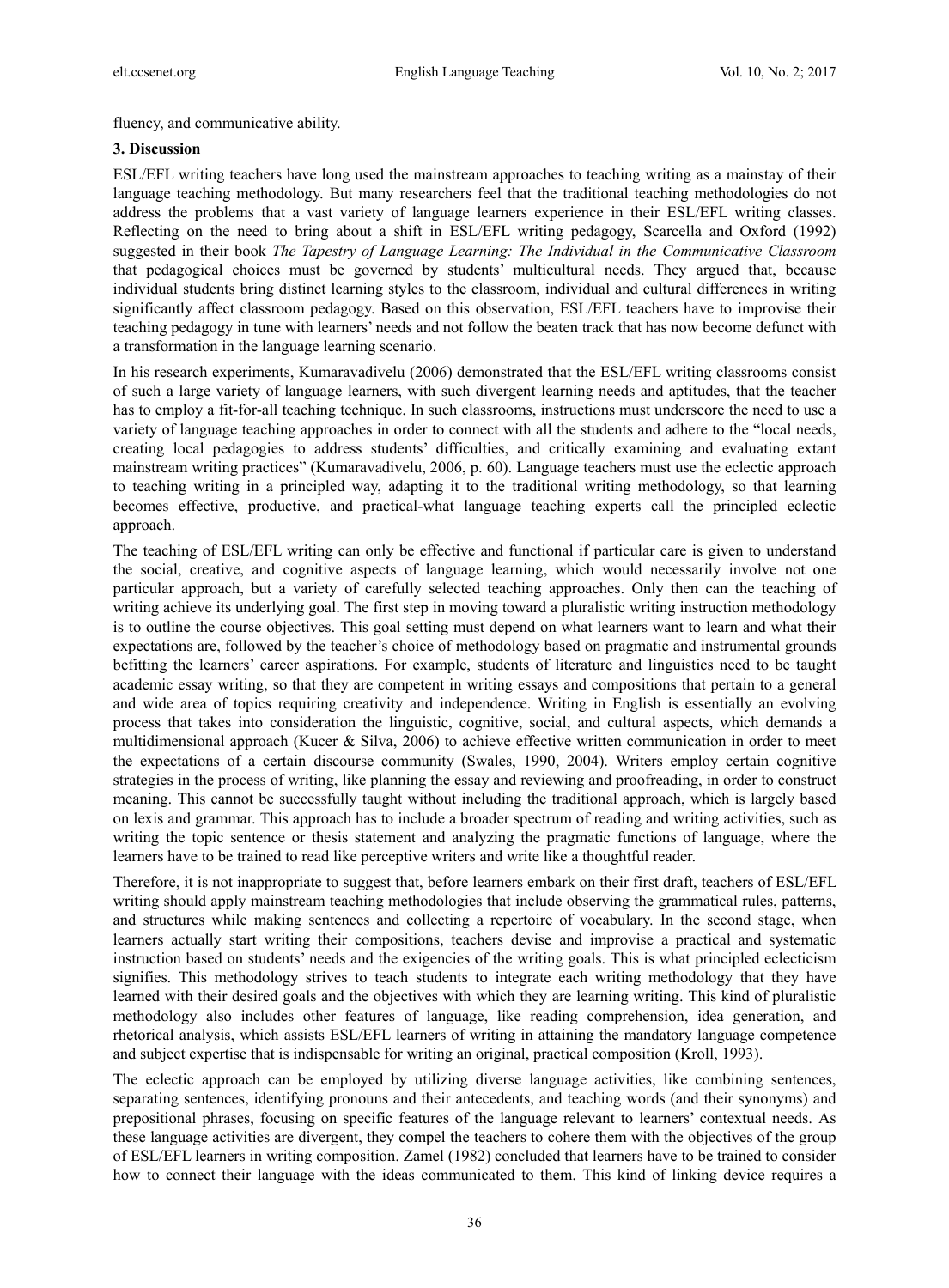teaching approach that stresses the creation of a linguistic structure before learners begin composing their first draft. After a series of lessons in grammar and sentence structures and drafts of their own papers, learners are then asked to examine sample essays compared to their own essays. The eclectic approach encourages inputs from peers and teachers in planning, drafting, and revising a composition. It is not merely teacher-centered approach, but includes the participation of other learners. In this approach, the choice of topic is left to the learners rather than being dictated by teachers. It is a natural teaching method whereby students write about whatever interests them. To make the eclectic approach more effective and integrative, the writing project seeks to engage students with each other in specifiable writing tasks.

The ESL/EFL writing instructor has to understand that a learner's writing style reflects his/her personality type. Some learners like to work in a group while others do not. No single writing methodology can be successful in such a varied class of ESL/EFL learners. The principled eclectic method, therefore, involves a recipe for different methodologies appropriate in a given circumstance in order to make the learners active, hands-on participants in each aspect of a structured learning process. According to Myers and Myers (2010), one's personality type significantly influences life decisions, such as which career to pursue. Some students are intuitive and emotional whereas others are rational, decisive, and practical. Still others are more extraverted and practical than introspective and creative. Hence, with reference to the personality types, each composition class has to have a diversity of approaches in tandem with the writing styles of learners and also in harmony with the expectations of the learners. This can be done when the teacher focuses on a well-informed eclecticism, making the teaching more learner-centered. When using principled eclectic methodology, the teacher introduces learners to a variety of exercises to improve their facility in writing and keep them focused on their learning goals and needs. The language teacher needs to be proactive in correcting students' errors, thereby developing learners' linguistic capabilities. In eclecticism, learners are facilitated to tailor not only the lexis and grammar construction, but also the various functions of language and its idioms. It cannot be achieved with only one language pedagogy, which is why skilled ESL/EFL instructors stick to principled eclecticism, where students are also inspired to be self-sufficient in their learning.

Writing is basically and essentially an academic skill. At its primary and core level, it starts with the building up of correct sentences with coherent syntactic and semantic structures. At succeeding levels, it develops into a craft and a cognitive process, using a rule or procedure that can be applied repeatedly. Thus, the role of the teacher in an ESL/EFL writing class is to teach across-the-board and guide students through a mixed baggage of methodologies concentrating on the learners' needs, because effective writing requires competence in a wide variety of creative, social, and cognitive processes. On the part of the instructor, principled eclecticism, with regard to ESL/EFL writing, entails a comprehensive knowledge of all learning theories, ranging from the grammar-translation to the audio-lingual technique to the more communicative methods that are frequently exploited today, in terms of the purpose and context of language learning and the needs of the language learners. It should not merely be a simple arrangement of different teaching options. Instead, it should be a systematic instructional approach based on the specific dynamic context of the ESL/EFL learners.

# **4. Limitations**

Principled eclectic methodology has its own share of shortcomings. Some ESL/EFL researchers on writing cast doubt on the efficacy of the collaborative writing approach. They argue that some learners tend to be reticent about sharing their compositions with their classmates. They distrust their peers and prefer the authority of a teacher's feedback. In certain cases, learners shower fulsome praise on each other's works (Spear, 1988). Despite this, the overall belief is that peer conferencing and collaborative learning as an aspect of principled eclectic methodology work well with learners by helping them write better and focus on their writing goals. Another pitfall of this method is that, as it entails maximum teacher-learner interaction, it is possible that the teacher might give learners the impression that he/she is exerting too much control over the writer's voice and usurping the composition. In this case, the approach can be counterproductive. The instructor has to deal very carefully with the learners, without imposing his/her knowledge and position, and offer advice only where the learners need it. This would give the message to the learners that their instructor is giving them space and will help them develop. The eclectic method has to be based on outcomes and centered on the learners' needs.

Although principled eclecticism relies, to a great extent, on learners collaborating with each other in revising and proofreading written drafts and interacting with the teacher whenever there is confusion, some learners may be reluctant to work with their peers or to provide honest feedback. In such cases, the teacher has to become proactive by giving learners specific guidelines for interacting with their peers at each stage of their writing process. Teacher monitoring and observation are critical aspects of principled eclecticism, specifically in teaching ESL/EFL writing skills.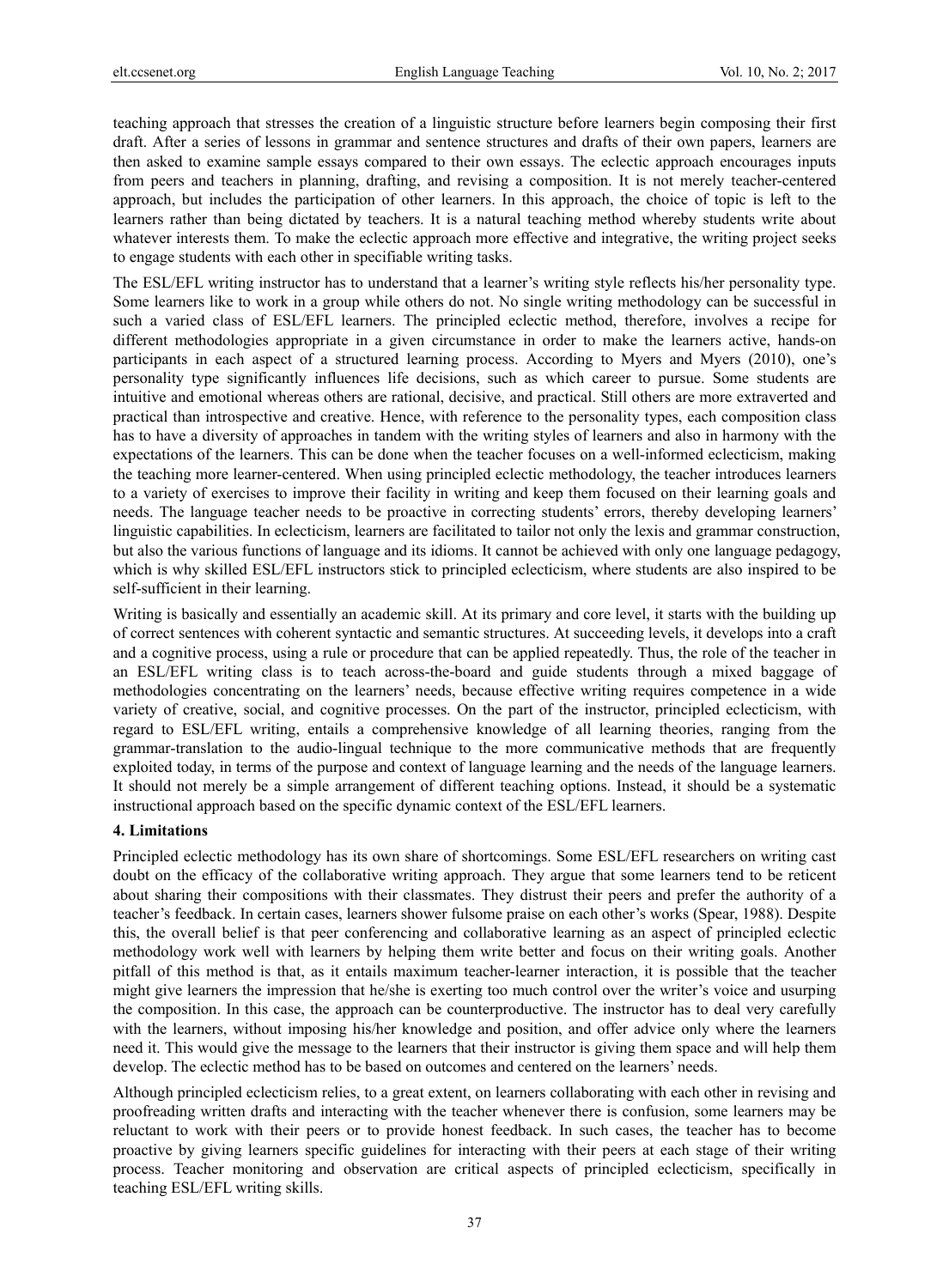## **5. Conclusion and Suggestions**

There can be no single method of teaching writing. It is quite obvious that writing skill requires creative competence. Writing also needs the activation of critical skills requiring extensive cognitive activity and planning. Moreover, a written text follows certain required language structures, along with the use of adequate phrases or vocabulary congruent with the learning perspectives, objectives, and outcomes. A written composition also needs a lot of redrafting, proofreading, and editing. Furthermore, particular care has to be given to the fact that different language learners have different learning styles. All these aspects and ground realities highlight the fact that a writing instruction teaching writing classroom has to be eclectic, holistic, and need-based. The constraint here is that it is not easy to find instructors who are comprehensively competent in teaching ESL/EFL writing in a situation that is ever-changing. Therefore, the need, now more than any other time, is to train teachers of ESL/EFL writing so that they are capable of teaching with specific and concrete instructions and encourage learners to help them learn to write well according to their local exigencies.

In an ESL/EFL writing classroom, the basic thrust of the principled eclectic approach is to reach all students despite the diversity in learning styles and intelligences inherent in most composition classes. It is a learner-centered classroom activities approach, where teachers engage students in group work and individually on writing tasks. Thus, the ESL/EFL writing teacher needs to develop an excellent understanding of the problems directly related to learners' needs in order to solve learners' multiple writing problems successfully. This requires the choice of an approach that addresses the issue of learners' needs and styles.

The current paper has underscored the need of employing, encouraging, and reassuring writing tasks required in learners' real lives. As asserted herein, the aspects of language writing and form must conform to learners' learning needs to generate effective writing. The layout of the composition, its paragraphing, the linking of ideas, the appropriate word choice, and the economy of phrasing should cohere with the purpose, content, and writing situation. The paper contends that principled eclecticism can be successful only when the teacher is competent in the knowledge of all the mainstream writing pedagogies and has a complete grasp of the learners and their needs. In addition, the teacher must know well enough how to improvise the methodologies, keeping a keen eye on the learning goals and outcomes in an ESL/EFL writing classroom, so that principled eclecticism can be implemented holistically and successfully.

## **References**

- Brown, H. D. (2002). English language teaching in the "post-method" era: Toward better diagnosis, treatment, and assessment. In J. C. Richards, & W. A. Renandya (Eds.), *Methodology in language teaching: An anthology of current practice* (pp. 9-18). New York: Cambridge University Press. https://doi.org/10.1017/CBO9780511667190.003
- Foster, D. (1992). *A primer for writing teachers: Theories, theorists, issues, and problems* (2nd Ed.). Portsmouth, NH: Boynton/Cook.
- Howard, R. M. (2001). Collaborative pedagogy. In G. Tate, A. Rupiper, & K. Schick (Eds.), *A guide to composition pedagogy* (pp. 54-70). New York: Oxford University Press.
- Hyland, K. (2007). Genre pedagogy: Language, literacy, and L2 writing instruction. *Journal of Second Language Writing*, *16*, 148-164. https://doi.org/10.1016/j.jslw.2007.07.005
- Kroll, B. (1993). Teaching writing IS teaching reading: Training the new teacher of ESL composition. In J. Carson, & I. Leki (Eds.), *Reading in the composition classroom: Second language perspectives* (pp. 61-82). Boston, MA: Heinle & Heinle Publishers.
- Kucer, S., & Silva, C. (2006). *Teaching the dimensions of literacy*. Mahwah, NJ: Lawrence Erlbaum Associates, Publishers.
- Kumar, C. P. (2013). The eclectic method-theory and its application to the learning of English. *International Journal of Scientific and Research Publications*, *3*, 1-4. https://doi.org/10.15373/22778179/July2014/173
- Kumaravadivelu, B. (2001). Toward a post-method pedagogy. *TESOL Quarterly*, *35*, 537-560. https://doi.org/10.2307/3588427
- Kumaravadivelu, B. (2006). TESOL methods: Changing tracks, challenging trends. *TESOL Quarterly*, *40*, 59-81. https://doi.org/10.2307/40264511
- Larsen-Freeman, D. (2000). *Techniques and principles in language teaching (Teaching Techniques in English as a Second Langauge)* (2nd Ed.). Oxford, UK: Oxford university press.